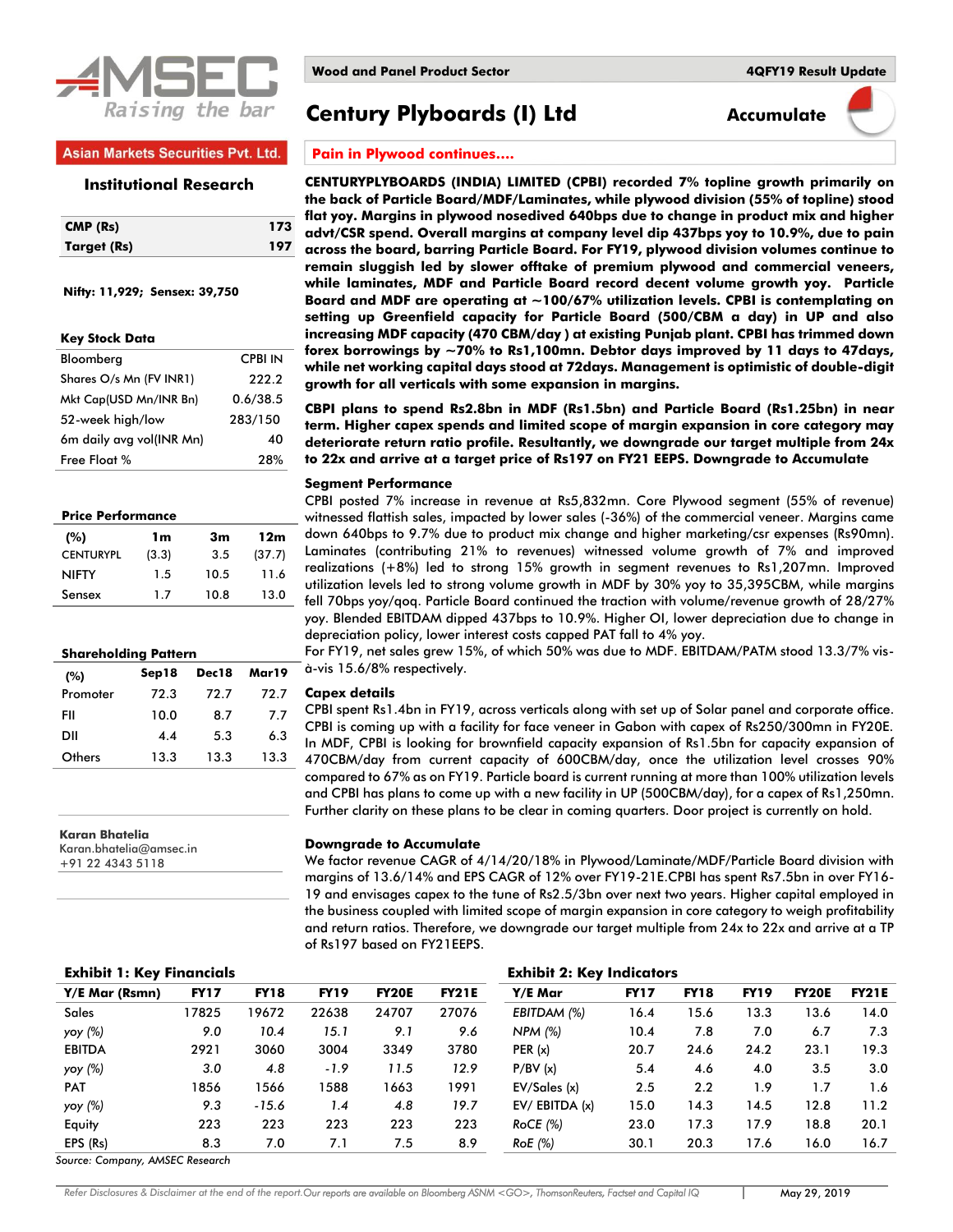

| <b>Exhibit 3: Key Assumptions</b> |             |             |              |              |                       |
|-----------------------------------|-------------|-------------|--------------|--------------|-----------------------|
| <b>Key Assumptions</b>            | <b>FY18</b> | <b>FY19</b> | <b>FY20E</b> | <b>FY21E</b> | <b>CAGR</b><br>19-21E |
| Revenue Rs mn                     |             |             |              |              |                       |
| Plywood                           | 12,633      | 12,734      | 13,237       | 13,760       | 4%                    |
| yoy%                              | 0%          | 1%          | 4%           | 4%           |                       |
| Laminates                         | 3,700       | 4,322       | 4,938        | 5,641        | 14%                   |
| yoy%                              | 2%          | 17%         | 14%          | 14%          |                       |
| <b>MDF</b>                        | 1,128       | 2,951       | 3,552        | 4,275        | 20%                   |
| yoy%                              |             | 162%        | 20%          | 20%          |                       |
| <b>Particle Board</b>             | 729         | 975         | 1,143        | 1,363        | 18%                   |
| yoy%                              | 343%        | 34%         | 17%          | 19%          |                       |
| Others                            | 1,482       | 1,656       | 1,837        | 2,037        | 11%                   |
| yoy%                              | 5%          | 12%         | 11%          | 11%          |                       |
| <b>Total Revenues</b>             | 19,672      | 22,638      | 24,707       | 27,076       | 9%                    |
| Revenue Breakup (%)               |             |             |              |              |                       |
| Plywood                           | 64          | 56          | 54           | 51           |                       |
| <b>Laminates</b>                  | 19          | 19          | 20           | 21           |                       |
| <b>MDF</b>                        | 6           | 13          | 14           | 16           |                       |
| <b>Particle Board</b>             | 4           | 4           | 5            | 5            |                       |
| Others                            | 8           | 7           | 7            | 8            |                       |
| Total                             | 100         | 100         | 100          | 100          |                       |
| <b>EBITDA Rs mn</b>               |             |             |              |              |                       |
| Plywood                           | 1,812       | 1,744       | 1,827        | 1,913        |                       |
| <b>Laminates</b>                  | 596         | 386         | 464          | 542          |                       |
| <b>MDF</b>                        | 213         | 383         | 480          | 641          |                       |
| <b>Particle Board</b>             | 139         | 219         | 274          | 341          |                       |
| Others                            | 301         | 271         | 304          | 344          |                       |
| <b>Total EBITDA</b>               | 3,060       | 3,004       | 3,349        | 3,780        |                       |
| <b>EBITDAM%</b>                   |             |             |              |              |                       |
| Plywood                           | 14.3        | 13.7        | 13.8         | 13.9         |                       |
| Laminates                         | 16.1        | 8.9         | 9.4          | 9.6          |                       |
| <b>MDF</b>                        | 18.9        | 13.0        | 13.5         | 15.0         |                       |
| <b>Particle Board</b>             | 19.0        | 22.5        | 24.0         | 25.0         |                       |
| <b>EBITDAM%</b>                   | 15.6        | 13.3        | 13.6         | 14.0         |                       |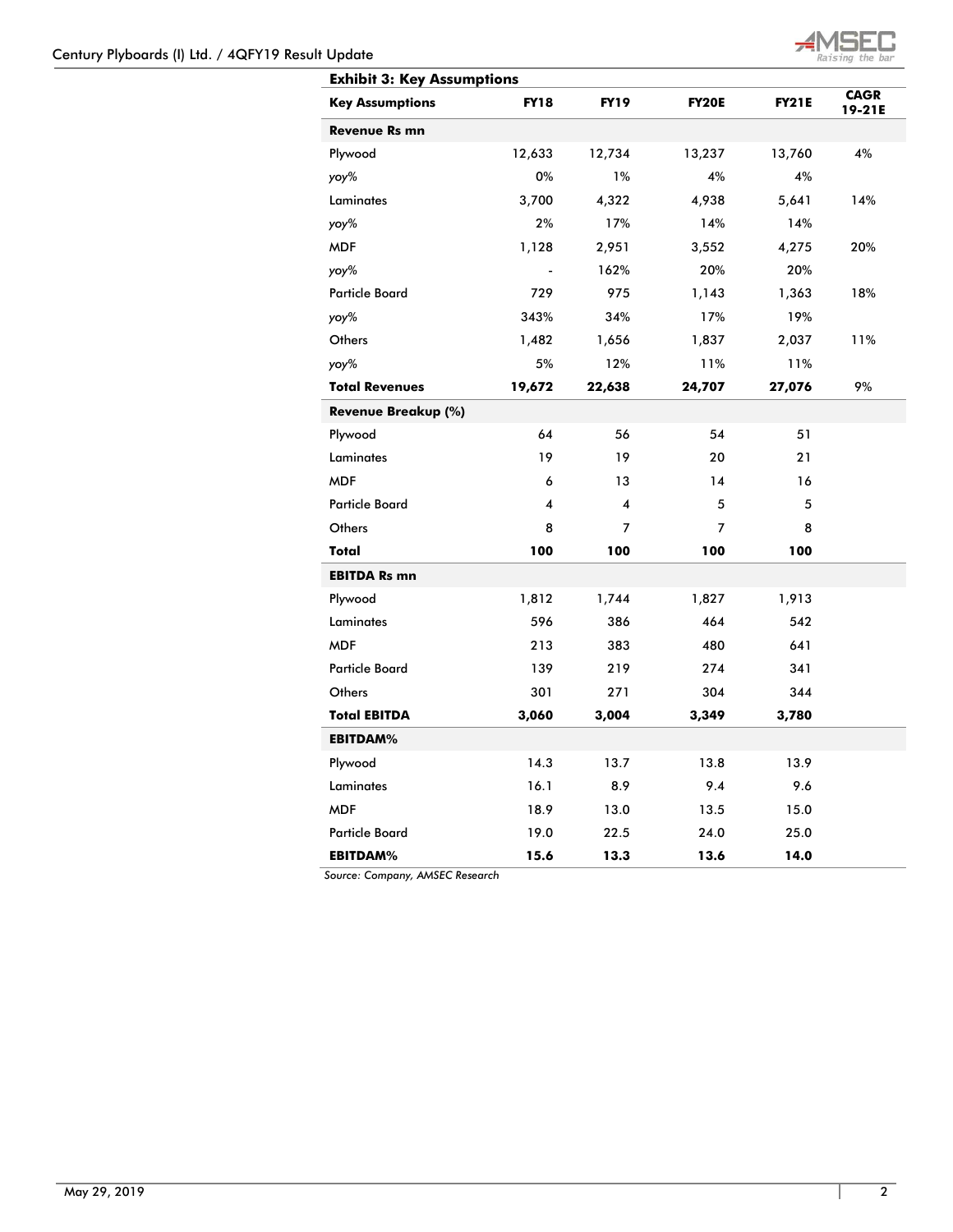

## **Exhibit 4: 4QFY19 Financials (Standalone)**

| Y/E Mar (Rs.mn)                               | <b>4QFY18</b> | 1QFY19 | <b>2QFY19</b> | <b>3QFY19</b> | <b>4QFY19</b> | yoy<br>(%)       | qoq<br>(%) | <b>FY18</b> | <b>FY19</b> | yoy%              |
|-----------------------------------------------|---------------|--------|---------------|---------------|---------------|------------------|------------|-------------|-------------|-------------------|
| <b>Net Sales</b>                              | 5441          | 5373   | 5644          | 5789          | 5832          | 7.2              | 0.7        | 19672       | 22638       | 15.1              |
| <b>Total Expenditure</b>                      | 4610          | 4507   | 4902          | 5030          | 5196          | 12.7             | 3.3        | 16612       | 19634       | 18.2              |
| (Increase) / Decrease In Stocks               | $-244$        | 63     | $-70$         | $-91$         | $-6$          | (97.7)           | (93.9)     | $-452$      | $-104$      | (77.0)            |
| <b>Purchase of Finished Goods</b>             | 710           | 515    | 618           | 644           | 678           | (4.5)            | 5.3        | 3313        | 2455        | (25.9)            |
| <b>Cost of Services &amp; Raw Materials</b>   | 2273          | 2176   | 2397          | 2535          | 2356          | 3.7              | (7.0)      | 7369        | 9464        | 28.4              |
| <b>Operating &amp; Manufacturing Expenses</b> | 1119          | 963    | 1117          | 1132          | 1330          | 18.8             | 17.5       | 3543        | 4542        | 28.2              |
| <b>Employee Cost</b>                          | 752           | 790    | 840           | 810           | 837           | 11.3             | 3.3        | 2839        | 3277        | 15.4              |
| <b>EBIDTA</b>                                 | 832           | 865    | 742           | 759           | 637           | (23.4)           | (16.2)     | 3060        | 3004        | (1.9)             |
| Other Income                                  | 13            | 6      | 10            | 16            | 29            | 124.2            | 85.0       | 67          | 60          | (9.5)             |
| <b>Operating Profit</b>                       | 845           | 871    | 752           | 775           | 666           | (21.2)           | (14.1)     | 3127        | 3064        | (2.0)             |
| Interest                                      | 122           | 134    | 155           | 62            | 94            | (23.1)           | 50.1       | 327         | 446         | 36.4              |
| <b>PBDT</b>                                   | 723           | 737    | 597           | 713           | 572           | (20.8)           | (19.7)     | 2801        | 2618        | (6.5)             |
| Depreciation                                  | 277           | 108    | 113           | 136           | 143           | (48.4)           | 5.2        | 810         | 500         | (38.3)            |
| PBT                                           | 445           | 628    | 485           | 577           | 429           | (3.7)            | (25.6)     | 1990        | 2119        | 6.5               |
| Tax                                           | 88            | 175    | 106           | 162           | 87            | (0.9)            | (46.3)     | 424         | 531         | 25.3              |
| <b>Profit After Tax</b>                       | 357           | 454    | 378           | 414           | 342           | (4.4)            | (17.5)     | 1566        | 1588        | 1.4               |
| <b>Equity Capital</b>                         | 222.5         | 222.5  | 222.5         | 222.5         | 222.5         |                  |            | 222.5       | 222.5       |                   |
| EPS (Adjusted)                                | 1.6           | 2.0    | 1.7           | 1.9           | 1.5           |                  |            | 7.0         | 7.1         |                   |
| EBIDTA (%)                                    | 15.3          | 16.1   | 13.2          | 13.1          | 10.9          | (437bp)          | (220bp)    | 15.6        | 13.3        | (229bp)           |
| <b>PATM (%)</b>                               | 6.6           | 8.4    | 6.7           | 7.2           | 5.9           | (71bp)           | (130bp)    | 8.0         | 7.0         | (95bp)            |
| Tax / PBT $(%)$                               | 19.8          | 27.8   | 22.0          | 28.2          | 20.4          | 57 <sub>bp</sub> | (782bp)    | 21.3        | 25.1        | 377bp             |
| Raw material / Net sales (%)                  | 50.3          | 51.3   | 52.2          | 53.3          | 51.9          | 161bp            | (140bp)    | 52.0        | 52.2        | 19bp              |
| Other exp/Net sales                           | 20.6          | 17.9   | 19.8          | 19.6          | 22.8          | 223bp            | 325bp      | 38.8        | 41.2        | 243 <sub>bp</sub> |
| Employee cost / Net Sales (%)                 | 13.8          | 14.7   | 14.9          | 14.0          | 14.3          | 53 <sub>bp</sub> | 36bp       | 31.1        | 29.7        | (135bp)           |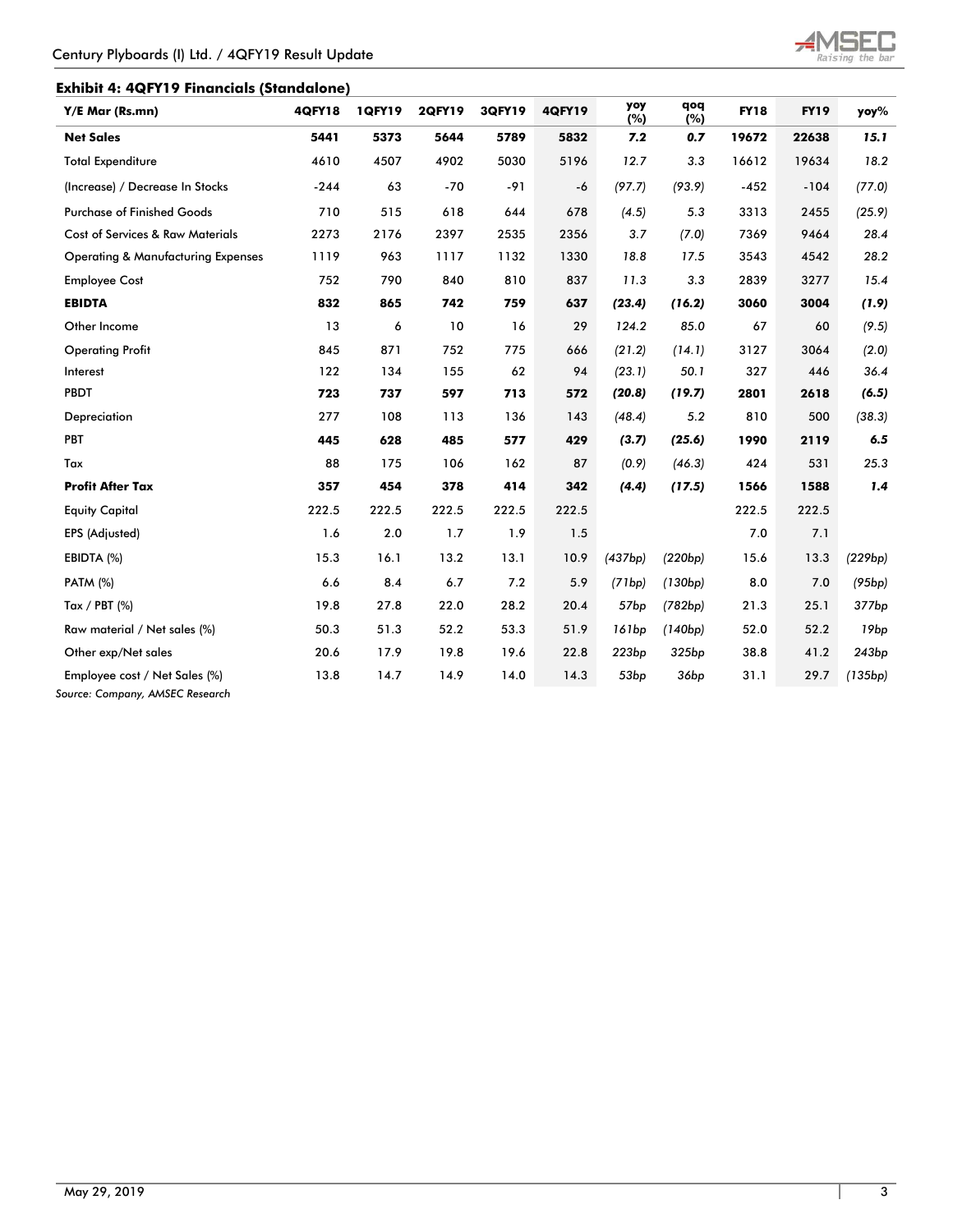

## **Exhibit 5: 4QFY19 Segmental Financials (Standalone)**

| Particulars, Rs mn                           | <b>4QFY18</b>   | <b>1QFY19</b> | <b>2QFY19</b> | 3QFY19      | <b>4QFY19</b> | yoy (%)  | qoq (%)          | <b>FY18</b> | <b>FY19</b> | yoy%              |
|----------------------------------------------|-----------------|---------------|---------------|-------------|---------------|----------|------------------|-------------|-------------|-------------------|
| <b>Segment Revenue</b>                       |                 |               |               |             |               |          |                  |             |             |                   |
| Plywood                                      | 3230            | 3179          | 3224          | 3143        | 3235          | 0.1      | 2.9              | 12944       | 12781       | (1.3)             |
| Laminate                                     | 1056            | 915           | 1106          | 1138        | 1231          | 16.6     | 8.2              | 3854        | 4390        | 13.9              |
| <b>MDF</b>                                   | 648             | 699           | 612           | 882         | 760           | 17.3     | (13.8)           | 1131        | 2954        | 161.1             |
| <b>Particle Board</b>                        | 190             | 182           | 286           | 265         | 241           | 27.0     | (8.9)            | 749         | 975         | 30.1              |
| <b>CFS</b>                                   | 233             | 304           | 264           | 250         | 219           | (5.8)    | (12.3)           | 997         | 1037        | 4.0               |
| Others                                       | 98              | 99            | 160           | 121         | 154           | 57.2     | 27.1             | 378         | 534         | 41.5              |
| <b>Total segment revenue</b>                 | 5454            | 5378          | 5653          | 5799        | 5840          | 7.1      | 0.7              | 20052       | 22670       | 13.1              |
| Less: Intersegment                           |                 |               |               |             |               |          |                  |             |             |                   |
| Revenue                                      | 13              | 6             | 9             | 10          | 8             | (39.7)   | (22.0)           | 32          | 32          | 0.6               |
| Income from operation                        | 5441            | 5373          | 5644          | 5789        | 5832          | 7.2      | 0.7              | 20020       | 22638       | 13.1              |
| <b>Segment Result</b>                        |                 |               |               |             |               |          |                  |             |             |                   |
| Plywood                                      | 480             | 554           | 524           | 385         | 365           | (23.9)   | (5.1)            | 1689        | 1829        | 8.3               |
| Laminate                                     | 115             | 78            | 75            | 89          | 96            | (16.4)   | 8.2              | 517         | 337         | (34.7)            |
| <b>MDF</b>                                   | $-24$           | 47            | $-5$          | 95          | 63            | (360.6)  | (33.7)           | $-25$       | 200         | (914.5)           |
| <b>Particle Board</b>                        | $-12$           | 38            | 44            | 45          | 50            | (504.5)  | 13.1             | $-18$       | 177         | (1,092.0)         |
| <b>CFS</b>                                   | 62              | 103           | 71            | 54          | 32            | (47.8)   | (39.7)           | 282         | 260         | (7.8)             |
| Others                                       | $-14$           | 0             | 7             | 8           | 11            | (180.1)  | 37.1             | -14         | 27          | (293.2)           |
| <b>EBIT</b>                                  | 606             | 821           | 716           | 675         | 618           | 2.1      | (8.4)            | 2431        | 2831        | 16.4              |
| Less: Finance cost                           | 122             | 134           | 155           | 62          | 94            | (23.1)   | 50.0             | 327         | 446         | 36.4              |
| <b>Other Unallocable</b><br>Expenditure      | 38              | 58            | 76            | 36          | 96            | 149.8    | 164.2            | 115         | 266         | 132.5             |
| <b>Total Profit/(Loss) before</b>            |                 |               |               |             |               |          |                  |             |             |                   |
| tax                                          | 445             | 628           | 485           | 577         | 429           | (3.7)    | (25.6)           | 1990        | 2118        | 6.4               |
| <b>Capital Employed</b>                      |                 |               |               |             |               |          |                  |             |             |                   |
| Plywood and Allied                           |                 |               |               |             |               |          |                  |             |             |                   |
| <b>Business</b>                              | 4427            | 4286          | 4642          | 5164        | 5301          | 19.7     | 2.6              | 4427        | 5301        | 19.7              |
| Laminate and allied                          |                 |               |               |             |               |          |                  |             |             |                   |
| products                                     | 2013            | 1924          | 2054          | 2188        | 2254          | 12.0     | 3.0              | 2013        | 2254        | 12.0              |
| <b>MDF</b>                                   | 3635            | 3671          | 3630          | 3528        | 3380          | (7.0)    | (4.2)            | 3635        | 3380        | (7.0)             |
| <b>Particle Board</b>                        | 502             | 680           | 658           | 651         | 648           | 29.0     | (0.5)            | 502         | 648         | 29.0              |
| <b>Container Freight station</b>             | 400             | 427           | 426           | 474         | 453           | 13.3     | (4.3)            | 400         | 453         | 13.3              |
| services                                     |                 |               |               |             |               |          |                  |             |             |                   |
| Others                                       | 93              | 88            | 102           | 37          | 22            | (76.7)   | (40.8)           | 93          | 22          | (76.7)            |
| Total                                        | 11070           | 11076         | 11512         | 12042       | 12057         | 8.9      | 0. 1             | 11070       | 12057       | 8.9               |
| EBIT/Sales (%)                               |                 |               |               |             |               |          |                  |             |             |                   |
| Plywood and Allied                           |                 |               |               |             |               |          |                  |             |             |                   |
| <b>Business</b>                              | 14.9            | 17.4          | 16.3          | 12.3        | 11.3          | (356bp)  | (95bp)           | 13.0        | 14.3        | 126 <sub>bp</sub> |
| Laminate and allied                          | 10.8            | 8.5           | 6.8           | 7.8         | 7.8           | (307bp)  | (0bp)            | 13.4        | 7.7         | (573bp)           |
| products                                     |                 |               |               |             |               |          |                  |             |             |                   |
| <b>MDF</b>                                   | $-3.7$          | 6.7           | $-0.8$        | 10.8        | 8.3           | 1202bp   | (249bp)          | $-2.2$      | 6.8         | 894bp             |
| <b>Particle Board</b>                        | $-6.6$          | 21.1          | 15.3          | 16.8        | 20.9          | 2741bp   | 406bp            | $-2.4$      | 18.2        |                   |
| <b>Container Freight station</b>             | 26.7            | 33.9          | 26.8          | 21.5        | 14.8          | (1188bp) | (673bp)          | 28.3        | 25.1        | (321bp)           |
| services                                     |                 |               |               |             |               |          |                  |             |             |                   |
| Others<br><b>EBIT</b>                        | $-14.6$<br>11.1 | 0.4<br>15.3   | 4.5<br>12.7   | 6.9<br>11.6 | 7.4<br>10.6   | 2201bp   | 54bp<br>(106bp)  | $-3.8$      | 5.1<br>12.5 | 890 <sub>bp</sub> |
|                                              |                 |               |               |             |               | (51bp)   |                  | 12.1        |             | 36bp              |
| <b>EBIT/Capital Employed</b>                 |                 |               |               |             |               |          |                  |             |             |                   |
| (%)                                          |                 |               |               |             |               |          |                  |             |             |                   |
| Plywood and Allied                           |                 |               |               |             |               |          |                  |             |             |                   |
| <b>Business</b>                              | 10.8            | 12.9          | 11.3          | $7.5$       | 6.9           | (395bp)  | (56bp)           | 38.2        | 34.5        | (366bp)           |
| Laminate and allied                          | 5.7             | 4.1           | 3.6           | 4.0         | 4.2           | (144bp)  | 20 <sub>bp</sub> | 25.7        | 15.0        | (1071bp)          |
| products                                     |                 |               |               |             |               |          |                  |             |             |                   |
| <b>MDF</b>                                   | $-0.7$          | 1.3           | $-0.1$        | 2.7         | 1.9           | 253bp    | (83bp)           | $-0.7$      | 5.9         | 659 <sub>bp</sub> |
| <b>Particle Board</b>                        | $-2.5$          | 5.7           | 6.7           | 6.8         | 7.8           | 1024bp   | 93 <sub>bp</sub> | $-3.6$      | 27.3        | 3088bp            |
| <b>Container Freight station</b><br>services | 15.5            | 24.2          | 16.6          | 11.3        | 7.2           | (836bp)  | (419bp)          | 70.5        | 57.4        | (1312bp)          |
| Others                                       | $-15.4$         | 0.5           | 7.1           | 22.8        | 52.9          | 6829bp   | 3007bp           | $-15.3$     | 127.0       | 14229bp           |
| <b>EBIT</b>                                  | 5.5             | 7.4           | 6.2           | $5.6\,$     | 5.1           | (34bp)   | (48bp)           | 22.0        | 23.5        | <b>151bp</b>      |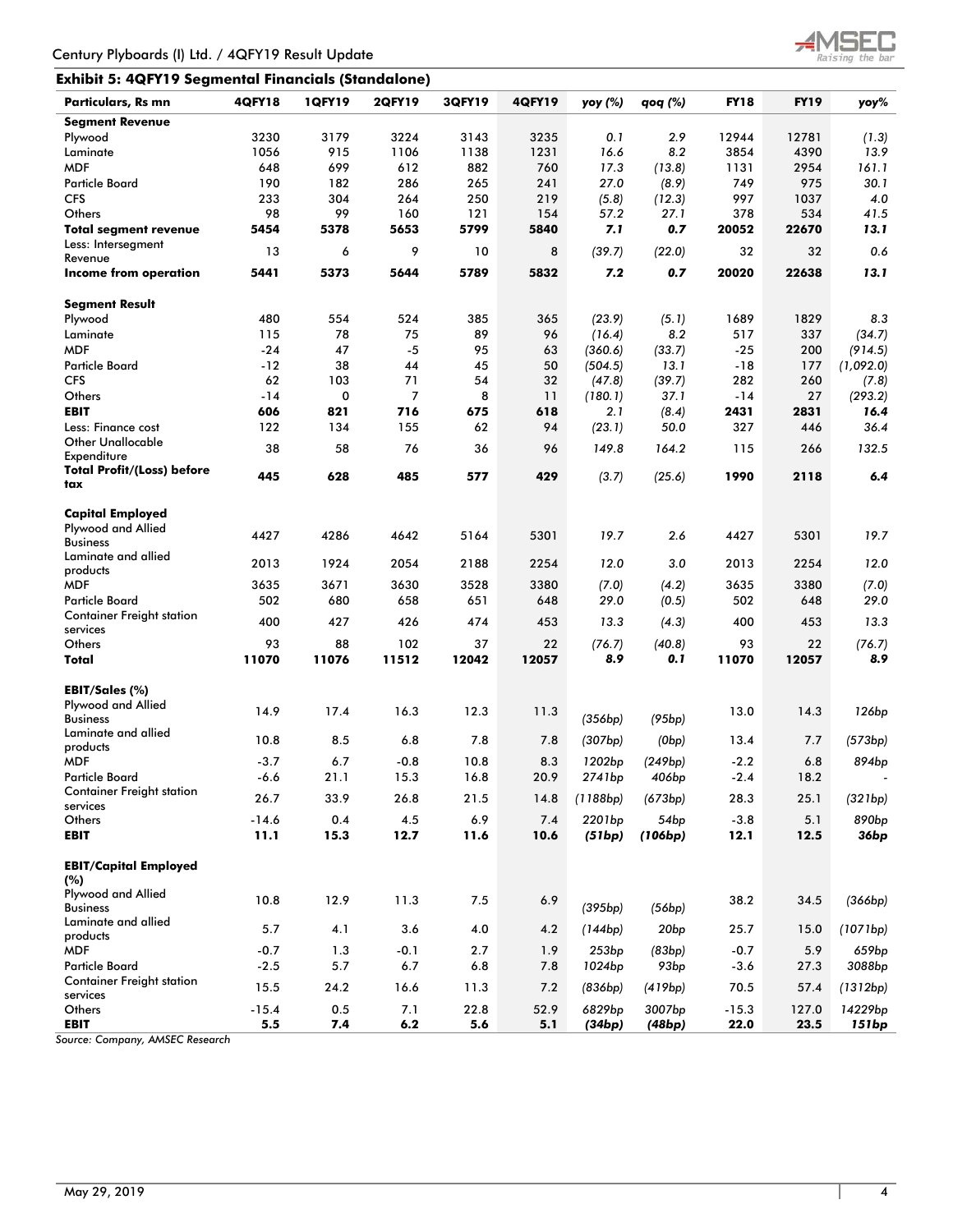| Century Plyboards (I) Ltd. / 4QFY19 Result Update |               |           |               |           |               |                    |         |             |             | Raising the bar   |
|---------------------------------------------------|---------------|-----------|---------------|-----------|---------------|--------------------|---------|-------------|-------------|-------------------|
| <b>Segment Analysis</b>                           | <b>4QFY18</b> | 1QFY19    | <b>2QFY19</b> | 3QFY19    | <b>4QFY19</b> | yoy (%)            | qoq (%) | <b>FY18</b> | <b>FY19</b> | yoy%              |
| Volume                                            |               |           |               |           |               |                    |         |             |             |                   |
| Plywood (CBM)                                     | 66,712        | 63,734    | 64,337        | 62,217    | 62,349        | (6.5)              | 0.2     | 2,53,926    | 2,52,637    | (0.5)             |
| Laminates (No's)                                  | 14,96,788     | 13,18,930 | 14,91,204     | 14,69,058 | 15,99,771     | 6.9                | 8.9     | 54,21,347   | 58,78,963   | 8.4               |
| CFS (TEU's)                                       | 18,150        | 20,035    | 17,953        | 16,384    | 14,638        | (19.3)             | (10.7)  | 80,936      | 69,010      | (14.7)            |
| MDF (CBM)                                         | 27,250        | 29,659    | 27,037        | 40,138    | 35,395        | 29.9               | (11.8)  | 48,307      | 1,32,229    | 173.7             |
| <b>Particle Board (CBM)</b>                       | 11308         | 11357     | 19436         | 16254     | 14489         | 28.1               | (10.9)  | 45,993      | 61,536      | 33.8              |
| <b>Net sales (Rs.mn)</b>                          |               |           |               |           |               |                    |         |             |             |                   |
| Plywood                                           | 3,212         | 3,163     | 3,215         | 3,131     | 3,225         | 0.4                | 3.0     | 12,633      | 12,734      | 0.8               |
| Laminates                                         | 1,049         | 904       | 1,092         | 1,120     | 1,207         | 15.0               | 7.8     | 3,700       | 4,322       | 16.8              |
| <b>CFS</b>                                        | 231           | 268       | 260           | 246       | 217           | (5.9)              | (11.8)  | 993         | 992         | (0.2)             |
| <b>MDF</b>                                        | 648           | 698       | 612           | 882       | 760           | 17.3               | (13.8)  | 1,254       | 2,951       | 135.3             |
| <b>Particle Board</b>                             | 190           | 182       | 286           | 265       | 241           | 27.1               | (8.9)   | 729         | 975         | 33.6              |
| Others                                            | 112           | 157       | 180           | 145       | 182           | 62.4               | 25.1    | 363         | 665         | 83.3              |
| Total                                             | 5,441         | 5,373     | 5,644         | 5,789     | 5,832         | 7.2                | 0.7     | 19,672      | 22,638      | 15.1              |
| <b>Average realization</b>                        |               |           |               |           |               |                    |         |             |             |                   |
| Plywood (Rs/CBM)                                  | 48,141        | 49,627    | 49,963        | 50,327    | 51,731        | 7.5                | 2.8     | 49,751      | 50,404      | 1.3               |
| Laminates (Rs/No.)                                | 701           | 685       | 732           | 762       | 754           | 7.6                | (1.0)   | 682         | 735         | 7.7               |
| CFS (Rs/TEU)                                      | 12,722        | 13,382    | 14,488        | 15,033    | 14,838        | 16.6               | (1.3)   | 12,271      | 14,370      | 17.1              |
| MDF (Rs/CBM)                                      | 23,765        | 23,544    | 22,617        | 21,964    | 21,469        | (9.7)              | (2.3)   | 25,967      | 22,320      | (14.0)            |
| Particle Board (CBM)                              | 16,785        | 16,052    | 14,736        | 16,291    | 16,647        | (0.8)              | 2.2     | 15,857      | 15,840      | (0.1)             |
| <b>EBITM</b>                                      |               |           |               |           |               |                    |         |             |             |                   |
| Plywood                                           | 14.9          | 17.5      | 16.3          | 12.3      | 11.3          | (361bp)            | (97bp)  | 13.4        | 14.4        | 99 <sub>bp</sub>  |
| Laminates                                         | 10.9          | 8.7       | 6.9           | 7.9       | 7.9           | (298bp)            | 3bp     | 14.0        | 7.8         | (617bp)           |
| <b>CFS</b>                                        | 26.9          | 38.5      | 27.2          | 21.8      | 14.9          | (1195bp)           | (690bp) | 28.4        | 26.2        | (217bp)           |
| <b>MDF</b>                                        | $-3.7$        | 6.7       | $-0.8$        | 10.8      | 8.3           | 1203 <sub>bp</sub> | (249bp) | $-2.0$      | 6.8         | 874bp             |
| <b>EBIDTAM</b>                                    |               |           |               |           |               |                    |         |             |             |                   |
| Plywood                                           | 16.1          | 17.3      | 15.5          | 12.1      | 9.7           | (640bp)            | (240bp) | 14.3        | 13.6        | (70bp)            |
| Laminates                                         | 12.6          | 9.4       | $\bf 8.0$     | 9.0       | 8.9           | (370bp)            | (10bp)  | 15.8        | 8.8         | (700bp)           |
| <b>CFS</b>                                        | 37.7          | 40.2      | 33.8          | 29.0      | 23.9          | (1380bp)           | (510bp) | 38.4        | 32.4        | (600bp)           |
| <b>MDF</b>                                        | 16.0          | 13.0      | $6.0\,$       | 16.0      | 15.3          | (70bp)             | (70bp)  | 18.0        | 13.0        | (500bp)           |
| <b>Particle Board</b>                             | 18.1          | 26.6      | 18.9          | 20.8      | 21.8          | 370 <sub>bp</sub>  | 100bp   | 19.0        | 22.5        | 350 <sub>bp</sub> |

## *Source: Company, AMSEC Research*

 $-4MSE$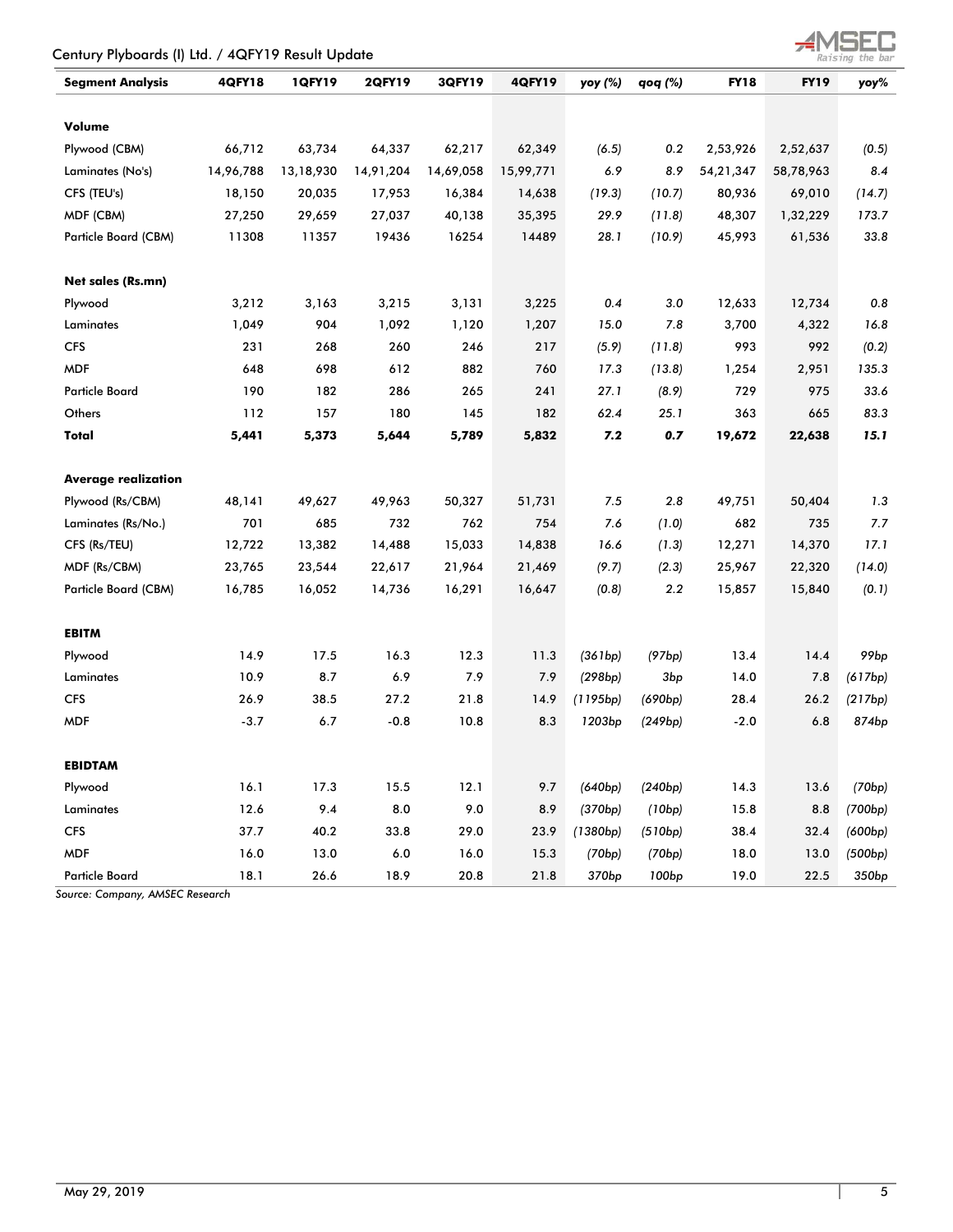

637

4QFY19

10





## **Quarterly Segment Performance-Plywood**

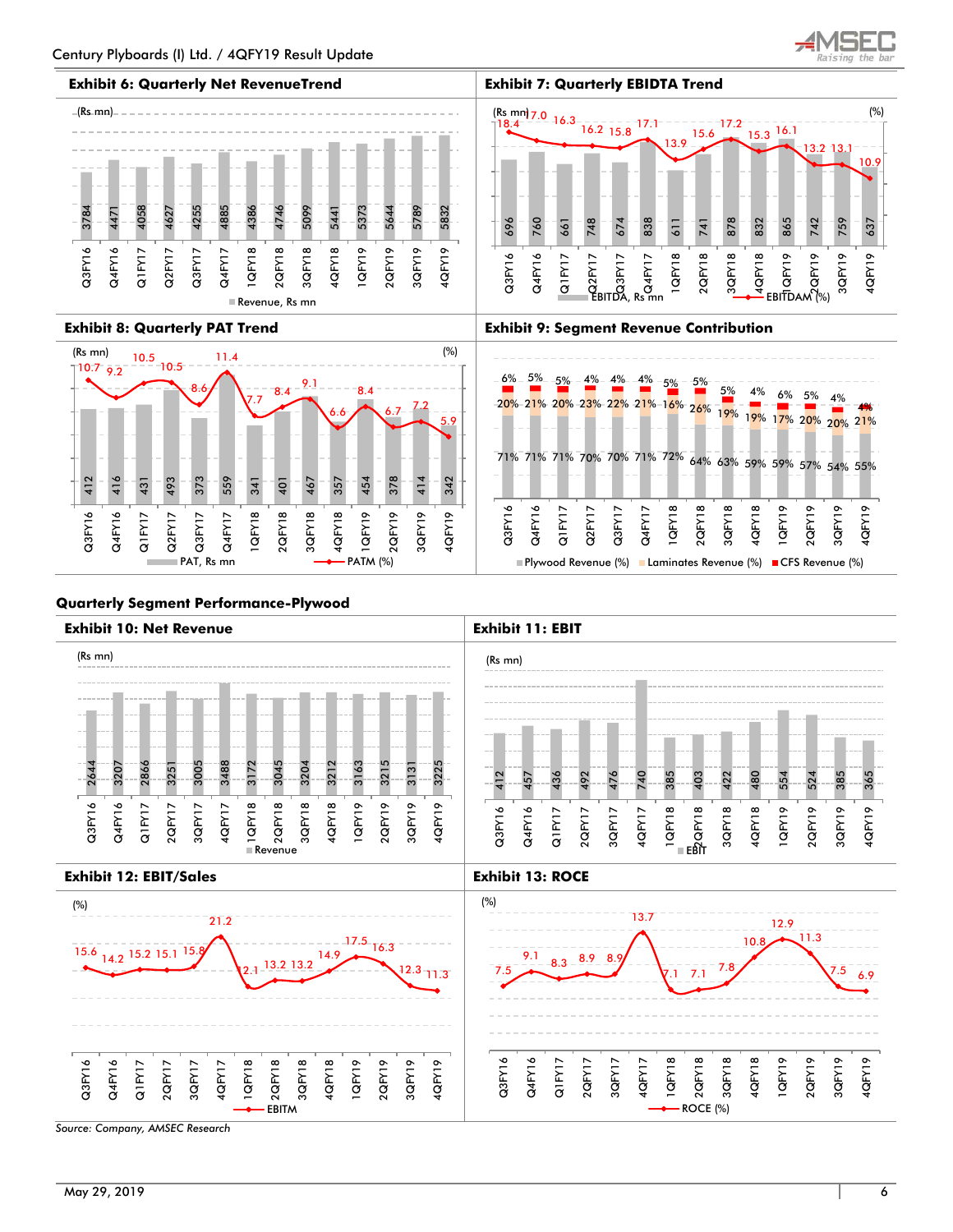

### **Quarterly Segment performance -Laminates**





*Source: Company, AMSEC Research* 

### **Quarterly Segment performance -CFS**



Q3FY16 Q4FY16 Q1FY17 2QFY17 3QFY17 4QFY17 1QFY18 2QFY18 3QFY18 4QFY18 1QFY19 2QFY19 3QFY19 4QFY19

9.7

7.4

12.1

**ROCE** 

14.9

EBIT/Sales (%)

Q3FY16 Q4FY16 Q1FY17 2QFY17 3QFY17 4QFY17 1QFY18 2QFY18 3QFY18 4QFY18 1QFY19 2QFY19 3QFY19 4QFY19

 $1.3$ 7.2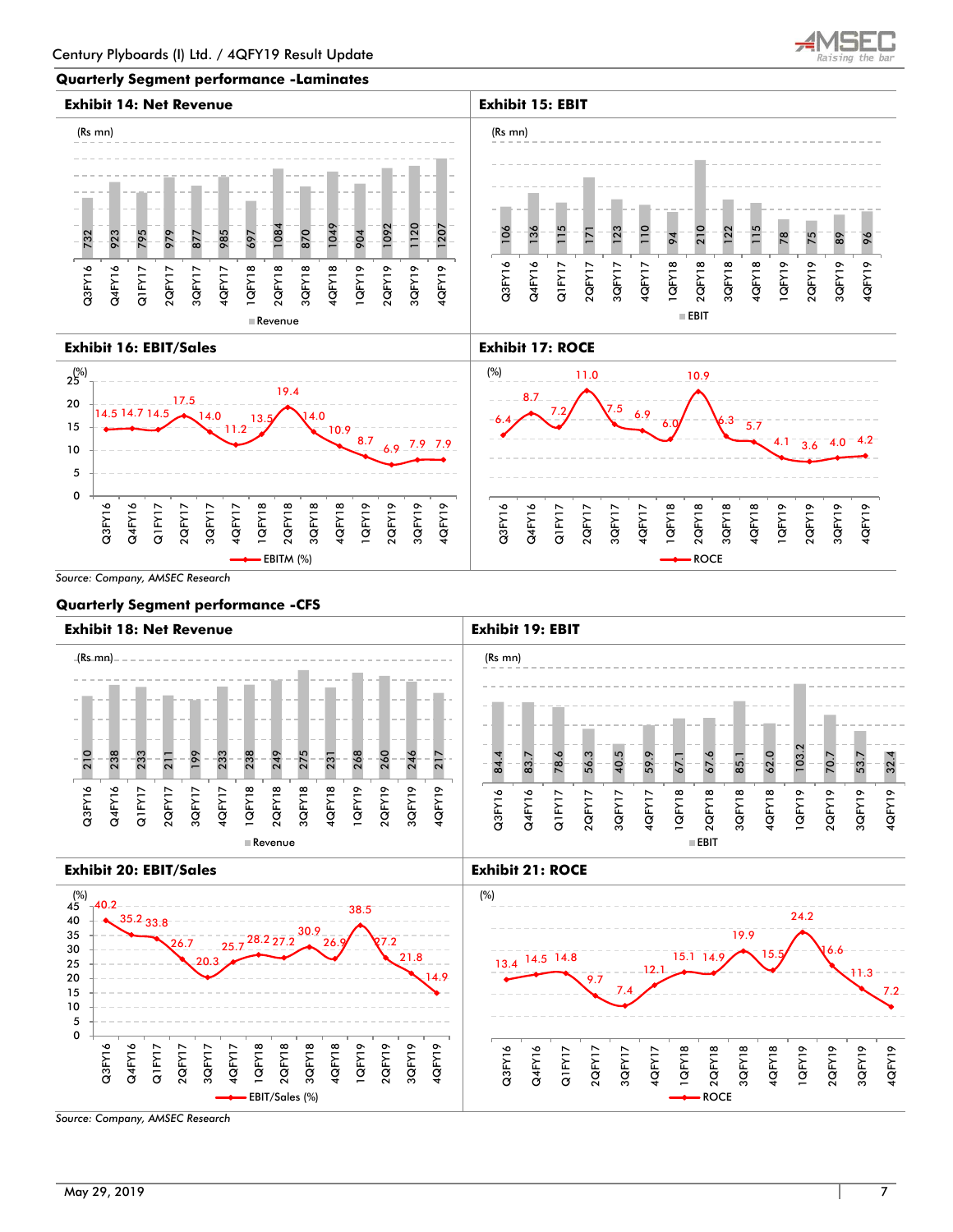

## **Financial snapshot (Standalone)**

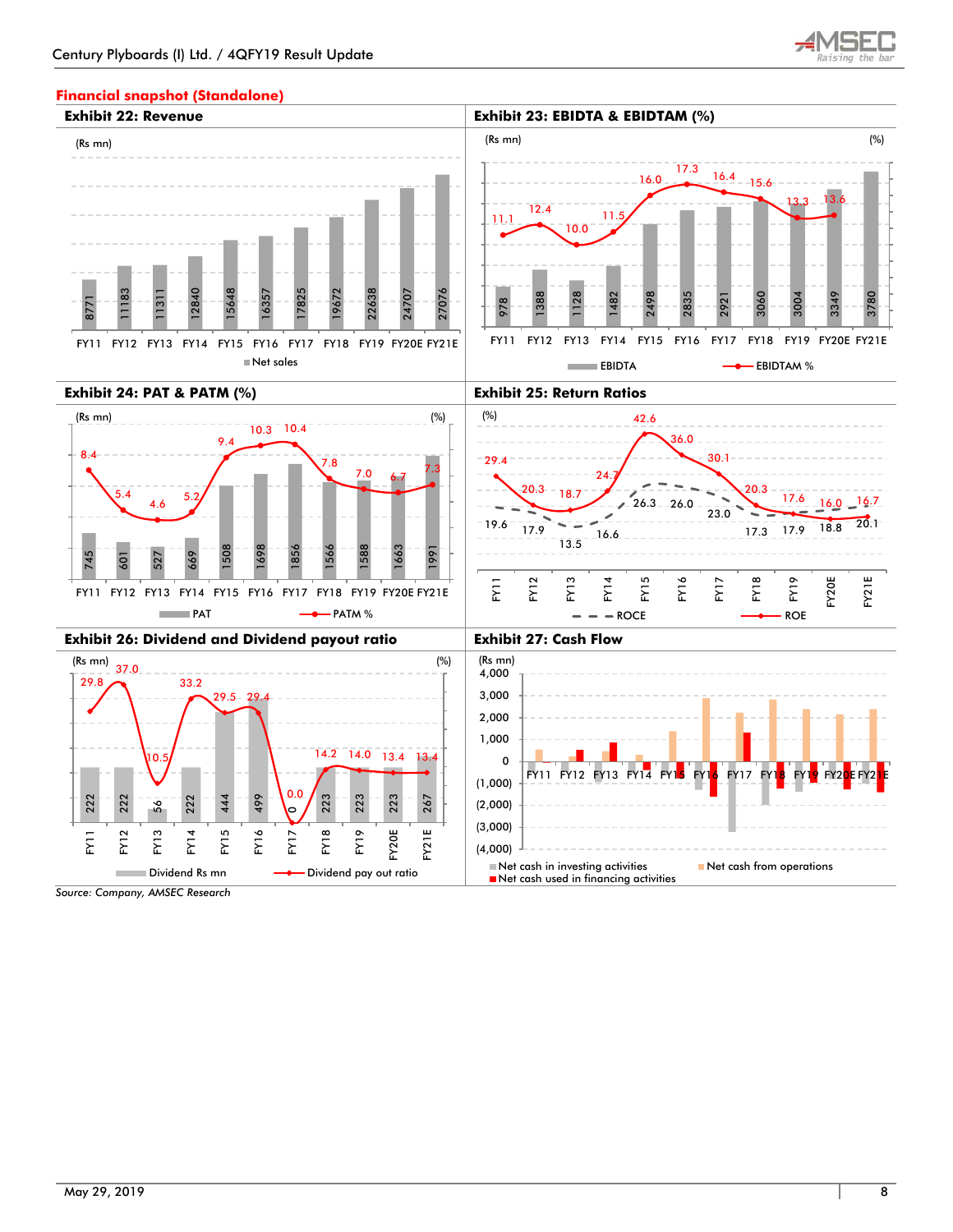

### **Yearly Segment performance**

**Exhibit 28: Segment revenue trend**



*Source: Company, AMSEC Research* 



*Source: Company, AMSEC Research* 

### **Exhibit 30: Segment EBITDAM trend**

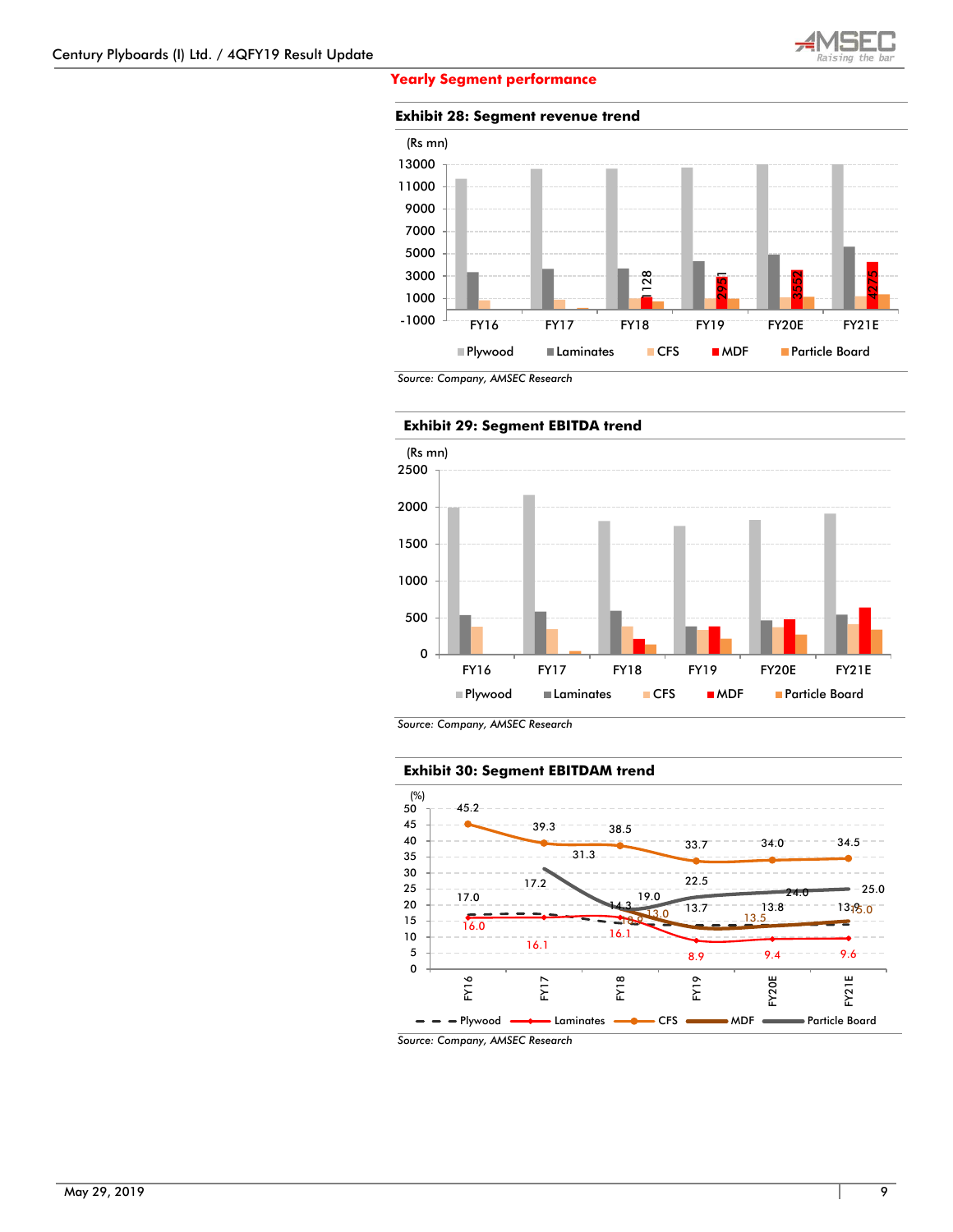# **Financials (Standalone) (Rs mn)**

| Y/E (Mar)                     | <b>FY17</b> | <b>FY18</b> | <b>FY19</b> | <b>FY20E</b> | <b>FY21E</b> |
|-------------------------------|-------------|-------------|-------------|--------------|--------------|
| <b>Net sales</b>              | 17825       | 19672       | 22638       | 24707        | 27076        |
| Inc./(Dec.) in Stock          | $-16$       | 452         | 104         | 116          | 142          |
| Raw material cons.            | 9165        | 10682       | 11919       | 13021        | 14215        |
| Power & Fuel cost             | 374         | 638         | 746         | 880          | 968          |
| Employee cost                 | 2567        | 2839        | 3277        | 3867         | 4253         |
| Other mfg Exp.                | 1053        | 1384        | 1619        | 1910         | 2101         |
| General & Adm. Exp.           | 260         | 249         | 291         | 343          | 378          |
| Selling & Advt.Exp.           | 866         | 666         | 786         | 928          | 1020         |
| Misc. Expenses                | 803         | 588         | 1030        | 526          | 501          |
| <b>Total expenditure</b>      | 14887       | 17064       | 19738       | 21474        | 23437        |
| <b>Operating profit</b>       | 2921        | 3060        | 3004        | 3349         | 3780         |
| Other income                  | 226         | 67          | 60          | 67           | 73           |
| Interest expense              | 286         | 327         | 446         | 530          | 460          |
| <b>Gross Profit</b>           | 2861        | 2800        | 2618        | 2886         | 3394         |
| Dep. & Amortization           | 524         | 810         | 500         | 543          | 589          |
| PBT                           | 2337        | 1990        | 2119        | 2343         | 2804         |
| <b>Provision for Tax</b>      | 481         | 424         | 531         | 679          | 813          |
| <b>Reported Net</b><br>Profit | 1856        | 1566        | 1588        | 1663         | 1991         |
| Share O/s mn                  | 223         | 223         | 223         | 223          | 223          |
| <b>EPS Rs</b>                 | 8.3         | 7.0         | 7.1         | 7.5          | 8.9          |

## **Balance Sheet**

| $Y/E$ (Mar)                     | <b>FY17</b>    | <b>FY18</b> | <b>FY19</b> | <b>FY20E</b> | <b>FY21E</b> |
|---------------------------------|----------------|-------------|-------------|--------------|--------------|
| <b>SOURCES OF FUNDS:</b>        |                |             |             |              |              |
| <b>Share Capital</b>            | 223            | 223         | 223         | 223          | 223          |
| <b>Reserves Total</b>           | 6864           | 8157        | 9469        | 10864        | 12534        |
| <b>Total Shareh. Funds</b>      | 7086           | 8379        | 9691        | 11087        | 12756        |
| <b>Non-Current Liab.</b>        |                |             |             |              |              |
| Long term borrowings            | 1467           | 1669        | 1323        | 1124         | 787          |
| Deferred tax liability          | 0              | 0           | 0           | 0            | 0            |
| Other long term liab.           | $\overline{2}$ | 7           | 6           | 6            | 7            |
| Long-term provisions            | 104            | 53          | 20          | 22           | 25           |
| Long-term trade pay.            | 0              | 0           | 0           | 0            | 0            |
| <b>Current Liabilities</b>      |                |             |             |              |              |
| Short term borrowings           | 4103           | 3353        | 3363        | 3027         | 2724         |
| <b>Trade payables</b>           | 1411           | 1764        | 1625        | 1784         | 1947         |
| Other current liabilities       | 1291           | 1303        | 1542        | 1758         | 1945         |
| Short term provisions           | 82             | 63          | 95          | 109          | 123          |
| <b>Total Equity &amp; Liab.</b> | 15547          | 16593       | 17665       | 18917        | 20315        |
| <b>APPLICATION OF FUNDS:</b>    |                |             |             |              |              |
| <b>Non Current Assets</b>       |                |             |             |              |              |
| <b>Fixed Assets</b>             |                |             |             |              |              |
| <b>Gross Block</b>              | 3450           | 7187        | 9553        | 10441        | 11441        |
| Less: Accum Dep.                | 953            | 1767        | 2267        | 2810         | 3399         |
| Net Block                       | 2497           | 5420        | 7289        | 7635         | 8046         |
| <b>Capital WIP</b>              | 2839           | 1198        | 188         | 100          | 100          |
| Noncurrent Investment           | 960            | 960         | 975         | 975          | 975          |
| Long term loans & adv.          | 789            | 807         | 754         | 860          | 963          |
| Other non-current ass.          | 343            | 260         | 235         | 268          | 301          |
| <b>Current Assets</b>           |                |             |             |              |              |
| Current investment              | 0              | 0           | 0           | 0            | 0            |
| Inventories                     | 2638           | 3382        | 4010        | 4380         | 4792         |
| <b>Sundry Debtors</b>           | 3353           | 3145        | 2936        | 3181         | 3486         |
| Cash and Bank                   | 538            | 165         | 225         | 318          | 310          |
| Short Loans & Adv.              | 46             | 191         | 76          | 87           | 97           |
| <b>Others Current Assets</b>    | 1543           | 1065        | 976         | 1112         | 1246         |
| <b>Total Assets</b>             | 15547          | 16593       | 17665       | 18917        | 20315        |
| Net working capital             | 693            | 1299        | 1372        | 2084         | 2882         |
| <b>Total Gross Debt</b>         | 5955           | 5382        | 5137        | 4665         | 4051         |
| <b>Total Net debt</b>           | 5417           | 5217        | 4912        | 4347         | 3741         |
| <b>Total capital employed</b>   | 13041          | 13762       | 14828       | 15752        | 16808        |
|                                 |                |             |             |              |              |

28. ZD

|                            |             |             |             |              | .,           |
|----------------------------|-------------|-------------|-------------|--------------|--------------|
| <b>Cash Flow Statement</b> |             |             |             |              |              |
| Y/E (Mar)                  | <b>FY17</b> | <b>FY18</b> | <b>FY19</b> | <b>FY20E</b> | <b>FY21E</b> |
| <b>PBT</b>                 | 2337        | 1990        | 2119        | 2343         | 2804         |
| Non-cash adjust.           | 633         | 1133        | 858         | 1073         | 1049         |
| Chg. in working cap.       | $-283$      | 254         | -132        | $-574$       | $-653$       |
| Tax & Interest Paid        | $-457$      | $-544$      | -451        | $-679$       | $-813$       |
| Cashflow from op.          | 2230        | 2834        | 2394        | 2163         | 2387         |
| Capital expenditure        | $-2880$     | -1921       | -1360       | -800         | $-1000$      |
| Change in invest.          | $-328$      | -53         | $-14$       | 0            | 0            |
| Cashflow from inv.         | $-3208$     | -1974       | -1374       | -800         | $-1000$      |
| Issue of equity            | 0           | $\Omega$    | 0           | $\Omega$     | 0            |
| Issue/repay debt           | 1613        | $-641$      | $-245$      | $-472$       | $-614$       |
| Interest Paid              | $-286$      | $-326$      | $-446$      | -530         | -460         |
| Dividends paid             | $\Omega$    | $-267$      | $-268$      | $-268$       | $-322$       |
| Other fin. Cash flow       | 0           | $\Omega$    | $\Omega$    | $\Omega$     | $\Omega$     |
| Cash flow from fin.        | 1326        | -1233       | -959        | -1270        | -1396        |
| Chg cash & cash eq         | 348         | -373        | 61          | 93           | -9           |
| Open. cash eq              | 190         | 538         | 165         | 225          | 318          |
| Clsg cash & cash eq        | 538         | 165         | 225         | 318          | 310          |
| <b>CashFlow to firm</b>    | -650        | 913         | 1034        | 1363         | 1387         |

## **Key Ratios**

| <b>PER SHARE</b><br><b>EPS Rs</b><br>8.3<br>7.0<br>7.1<br>7.5<br>8.9<br>9.4<br><b>CEPS Rs</b><br>10.7<br>9.9<br>11.6<br>10.7<br><b>Book Value Rs</b><br>31.8<br>43.6<br>57.3<br>37.7<br>49.8<br><b>VALUATION</b><br>EV / Net Sales<br>2.5<br>2.2<br>1.9<br>1.7<br>1.6<br>EV / EBITDA<br>14.3<br>15.0<br>14.5<br>12.8<br>11.2<br>P / E Ratio<br>19.3<br>20.7<br>24.6<br>24.2<br>23.1<br>5.4<br>4.6<br>4.0<br>3.0<br>P / BV Ratio<br>3.5<br><b>GROWTH YOY%</b><br>Sales Growth<br>9.0<br>9.1<br>9.6<br>10.4<br>15.1<br><b>EBITDA Growth</b><br>3.0<br>4.8<br>$-1.9$<br>12.9<br>11.5 | Y/E Mar           | <b>FY17</b> | <b>FY18</b> | <b>FY19</b> | <b>FY20E</b> | <b>FY21E</b> |
|-----------------------------------------------------------------------------------------------------------------------------------------------------------------------------------------------------------------------------------------------------------------------------------------------------------------------------------------------------------------------------------------------------------------------------------------------------------------------------------------------------------------------------------------------------------------------------------|-------------------|-------------|-------------|-------------|--------------|--------------|
|                                                                                                                                                                                                                                                                                                                                                                                                                                                                                                                                                                                   |                   |             |             |             |              |              |
|                                                                                                                                                                                                                                                                                                                                                                                                                                                                                                                                                                                   |                   |             |             |             |              |              |
|                                                                                                                                                                                                                                                                                                                                                                                                                                                                                                                                                                                   |                   |             |             |             |              |              |
|                                                                                                                                                                                                                                                                                                                                                                                                                                                                                                                                                                                   |                   |             |             |             |              |              |
|                                                                                                                                                                                                                                                                                                                                                                                                                                                                                                                                                                                   |                   |             |             |             |              |              |
|                                                                                                                                                                                                                                                                                                                                                                                                                                                                                                                                                                                   |                   |             |             |             |              |              |
|                                                                                                                                                                                                                                                                                                                                                                                                                                                                                                                                                                                   |                   |             |             |             |              |              |
|                                                                                                                                                                                                                                                                                                                                                                                                                                                                                                                                                                                   |                   |             |             |             |              |              |
|                                                                                                                                                                                                                                                                                                                                                                                                                                                                                                                                                                                   |                   |             |             |             |              |              |
|                                                                                                                                                                                                                                                                                                                                                                                                                                                                                                                                                                                   |                   |             |             |             |              |              |
|                                                                                                                                                                                                                                                                                                                                                                                                                                                                                                                                                                                   |                   |             |             |             |              |              |
|                                                                                                                                                                                                                                                                                                                                                                                                                                                                                                                                                                                   |                   |             |             |             |              |              |
| 1.4<br>4.8                                                                                                                                                                                                                                                                                                                                                                                                                                                                                                                                                                        | Net Profit Growth | 9.3         | $-15.6$     |             |              | 19.7         |
| <b>Gross Fixed Asset Growth</b><br>43.9<br>108.3<br>32.9<br>9.3<br>9.6                                                                                                                                                                                                                                                                                                                                                                                                                                                                                                            |                   |             |             |             |              |              |
| <b>PROFITABILITY</b>                                                                                                                                                                                                                                                                                                                                                                                                                                                                                                                                                              |                   |             |             |             |              |              |
| Gross Profit/ Net sales (%)<br>30.6<br>23.0<br>26.3<br>24.6<br>24.6                                                                                                                                                                                                                                                                                                                                                                                                                                                                                                               |                   |             |             |             |              |              |
| EBITDA / Net Sales (%)<br>16.4<br>15.6<br>13.3<br>13.6<br>14.0                                                                                                                                                                                                                                                                                                                                                                                                                                                                                                                    |                   |             |             |             |              |              |
| 6.7<br>7.3<br>NPM / Total income (%)<br>10.4<br>7.8<br>7.0                                                                                                                                                                                                                                                                                                                                                                                                                                                                                                                        |                   |             |             |             |              |              |
| 52.0<br>52.2<br>52.2<br>52.0<br>Raw Material/Net Sales (%)<br>51.5                                                                                                                                                                                                                                                                                                                                                                                                                                                                                                                |                   |             |             |             |              |              |
| 11.9<br>14.5<br>17.8<br>18.9<br>14.4<br>Int/PBIT (%)                                                                                                                                                                                                                                                                                                                                                                                                                                                                                                                              |                   |             |             |             |              |              |
| 20.3<br>16.7<br><b>ROE</b> (%)<br>30.1<br>17.6<br>16.0                                                                                                                                                                                                                                                                                                                                                                                                                                                                                                                            |                   |             |             |             |              |              |
| 17.3<br><b>ROCE (%)</b><br>23.0<br>17.9<br>18.8<br>20.1                                                                                                                                                                                                                                                                                                                                                                                                                                                                                                                           |                   |             |             |             |              |              |
| 24.7<br>20.0<br>18.6<br>19.9<br><b>ROIC</b> (%)<br>18.5                                                                                                                                                                                                                                                                                                                                                                                                                                                                                                                           |                   |             |             |             |              |              |
| 20.6<br>21.3<br>25.1<br>29.0<br>Tax / PBT (%)<br>29.0                                                                                                                                                                                                                                                                                                                                                                                                                                                                                                                             |                   |             |             |             |              |              |
| <b>TURNOVER (Days)</b>                                                                                                                                                                                                                                                                                                                                                                                                                                                                                                                                                            |                   |             |             |             |              |              |
| Net Working Cycle<br>77<br>72<br>72<br>72<br>72                                                                                                                                                                                                                                                                                                                                                                                                                                                                                                                                   |                   |             |             |             |              |              |
| 69<br>58<br>47<br>47<br><b>Debtors Velocity</b><br>47                                                                                                                                                                                                                                                                                                                                                                                                                                                                                                                             |                   |             |             |             |              |              |
| 65<br>74<br>75<br>75<br>75<br>Inventory                                                                                                                                                                                                                                                                                                                                                                                                                                                                                                                                           |                   |             |             |             |              |              |
| 56<br>60<br><b>Creditors Velocity</b><br>50<br>50<br>50                                                                                                                                                                                                                                                                                                                                                                                                                                                                                                                           |                   |             |             |             |              |              |
| 6.1<br>2.7<br>2.5<br><b>Gross Asset Ratio</b><br>3.7<br>2.5                                                                                                                                                                                                                                                                                                                                                                                                                                                                                                                       |                   |             |             |             |              |              |
| 1.3<br>1.4<br>1.4<br><b>Total Asset Ratio</b><br>1.2<br>1.3                                                                                                                                                                                                                                                                                                                                                                                                                                                                                                                       |                   |             |             |             |              |              |
| LIQUIDITY (x)                                                                                                                                                                                                                                                                                                                                                                                                                                                                                                                                                                     |                   |             |             |             |              |              |
| 0.4<br>0.3<br><b>Gross Debt-Equity Ratio</b><br>0.8<br>0.6<br>0.5                                                                                                                                                                                                                                                                                                                                                                                                                                                                                                                 |                   |             |             |             |              |              |
| Net Debt-Equity Ratio<br>0.5<br>0.4<br>0.3<br>0.8<br>0.6                                                                                                                                                                                                                                                                                                                                                                                                                                                                                                                          |                   |             |             |             |              |              |
| 8.4<br>6.9<br>5.6<br>5.3<br>6.9<br><b>Interest Coverage</b>                                                                                                                                                                                                                                                                                                                                                                                                                                                                                                                       |                   |             |             |             |              |              |
| Current Ratio (x)<br>1.2<br>1.2<br>1.2<br>1.4<br>1.5                                                                                                                                                                                                                                                                                                                                                                                                                                                                                                                              |                   |             |             |             |              |              |
| Quick Ratio (x)<br>0.8<br>0.7<br>0.6<br>0.7<br>0.8                                                                                                                                                                                                                                                                                                                                                                                                                                                                                                                                |                   |             |             |             |              |              |
| <b>PAYOUT</b>                                                                                                                                                                                                                                                                                                                                                                                                                                                                                                                                                                     |                   |             |             |             |              |              |
| 14.2<br>13.4<br>13.4<br>Payout (%)<br>0.0<br>14.0                                                                                                                                                                                                                                                                                                                                                                                                                                                                                                                                 |                   |             |             |             |              |              |
| 100%<br>100%<br>100%<br>Dividend (%)<br>120%<br>130%                                                                                                                                                                                                                                                                                                                                                                                                                                                                                                                              |                   |             |             |             |              |              |
| 0.6<br>0.6<br>0.6<br>0.7<br>0.8<br>Yield (%)                                                                                                                                                                                                                                                                                                                                                                                                                                                                                                                                      |                   |             |             |             |              |              |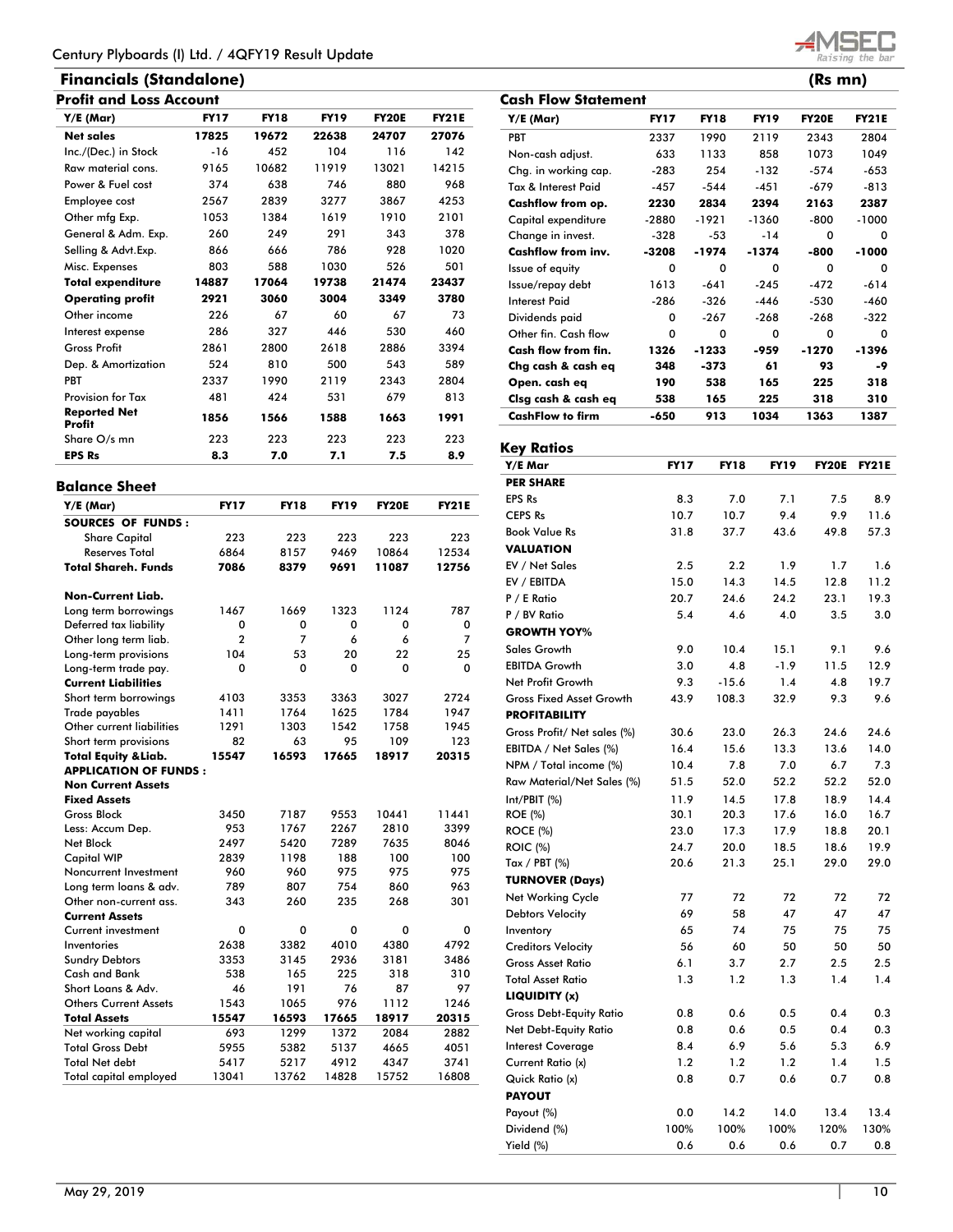# **Recommendation rationale Sector rating**

| <b>Buy:</b> Potential upside of | $> +15\%$ (absolute returns)          |
|---------------------------------|---------------------------------------|
| Accumulate:                     | $> +5$ to $+15%$                      |
| <b>Hold/Reduce:</b>             | $+5$ to $-5\%$                        |
| Sell:                           | $<-5%$                                |
| <b>Not Rated (NR):</b>          | No investment opinion on the<br>stock |

| Overweight:         | The sector is expected to outperform relative<br>to the Sensex.   |  |
|---------------------|-------------------------------------------------------------------|--|
| <b>Underweight:</b> | The sector is expected to underperform<br>relative to the Sensex. |  |
| Neutral:            | The sector is expected to perform in line with<br>the Sensex.     |  |

## **Disclosures**

This Report is published by Asian Markets Securities Private Limited (hereinafter referred to as "AMSEC") for private circulation. AMSEC is a registered Stock Broker with National Stock Exchange of India Limited and BSE Limited in cash and derivatives segments. It is also having registration as a Depository Participant with CDSL and as Portfolio Manager. 'AMSEC is registered Research Analyst under SEBI (Research Analyst) Regulations, 2014 having Registration Number as INH000001378.'

AMSEC has other business divisions with independent research teams separated by Chinese walls, and therefore may, at times, have different or contrary views on stocks and markets.

AMSEC or its associates have not been debarred / suspended by SEBI or any other regulatory authority for accessing / dealing in securities Market. AMSEC, its associates or analyst or his relatives do not hold any financial interest in the subject company. AMSEC or its associates or Analyst do not have any conflict or material conflict of interest at the time of publication of the research report with the subject company. AMSEC or its associates or Analyst or his relatives hold / do not hold beneficial ownership of 1% or more in the subject company at the end of the month immediately preceding the date of publication of this research report.

AMSEC or its associates / analyst has not received any compensation / managed or co-managed public offering of securities of the company covered by Analyst during the past twelve months. AMSEC or its associates have not received any compensation or other benefits from the company covered by Analyst or third party in connection with the research report. Analyst has not served as an officer, director or employee of subject company and AMSEC / analyst has not been engaged in market making activity of the subject company.

**Analyst Certification:** *I, Karan Bhatelia*, the research analysts and authors of this report, hereby certify that the views expressed in this research report accurately reflects my personal views about the subject securities, issuers, products, sectors or industries. It is also certified that no part of the compensation of the analyst(s) was, is, or will be directly or indirectly related to the inclusion of specific recommendations or views in this research. The analyst(s) principally responsible for the preparation of this research report and has taken reasonable care to achieve and maintain independence and objectivity in making any recommendations.

| 1. Name of the Analyst / Associate                                        | Karan Bhatelia |
|---------------------------------------------------------------------------|----------------|
| 2. Analysts' ownership of any stock related to the information contained: | Nil            |
| 3. AMSEC ownership of any stock related to the information contained:     | None           |
| 4. Broking relationship with company covered:                             | None           |
| 5. Investment Banking relationship with company covered:                  | None           |